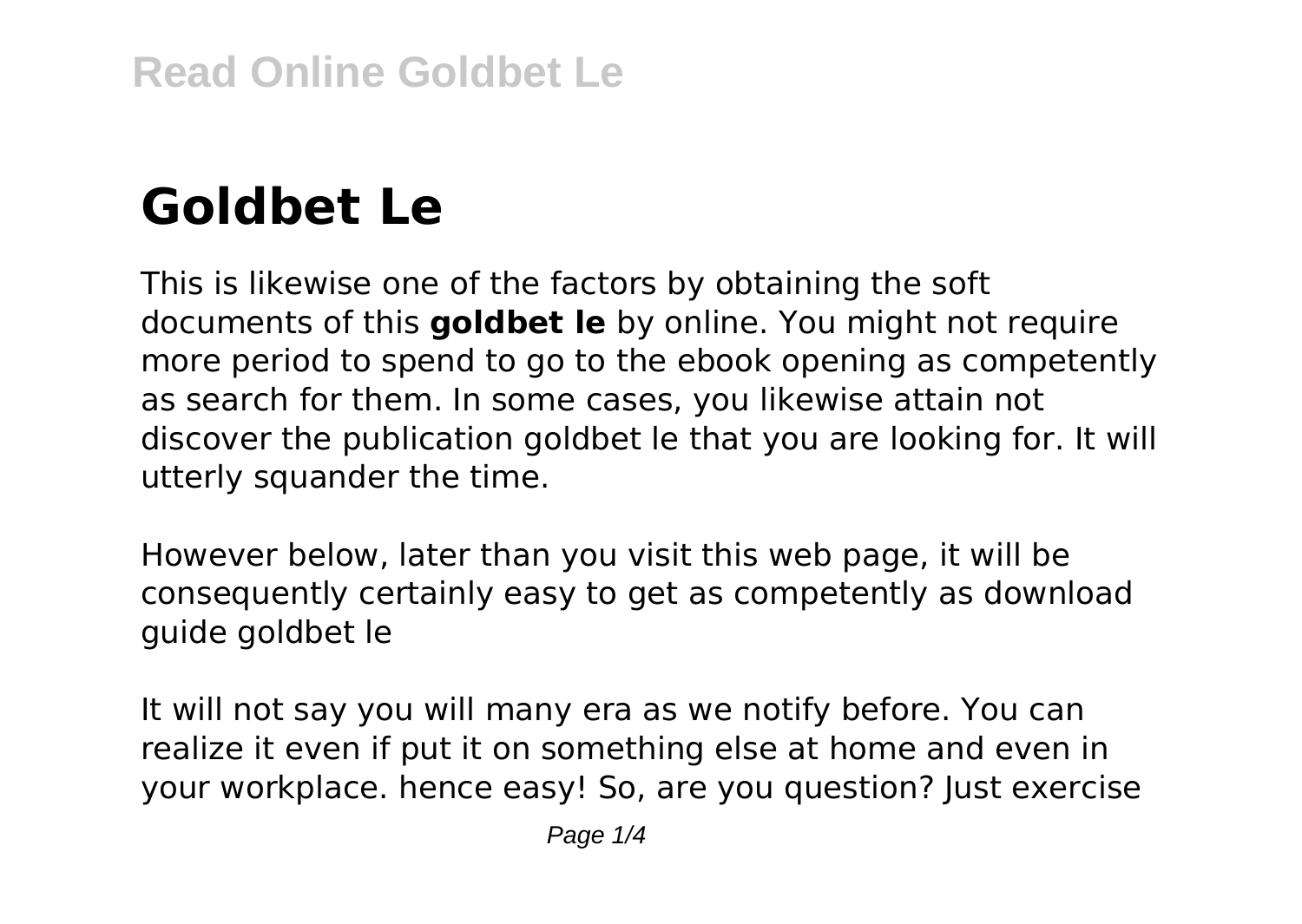just what we find the money for below as competently as review **goldbet le** what you gone to read!

Although this program is free, you'll need to be an Amazon Prime member to take advantage of it. If you're not a member you can sign up for a free trial of Amazon Prime or wait until they offer free subscriptions, which they do from time to time for special groups of people like moms or students.

#### **Goldbet Le**

Scommesse online: quote calcio e di tutte le competizioni. Se lo sport è la tua passione e ti piace cimentarti con i pronostici, su Goldbet sei nel posto giusto. Trovi, infatti, le quote calcio aggiornate e le migliori scommesse sportive per le tue puntate su tutti gli sport e le competizioni, in Italia e nel mondo.

## Scommesse sportive | Quote online Goldbet.it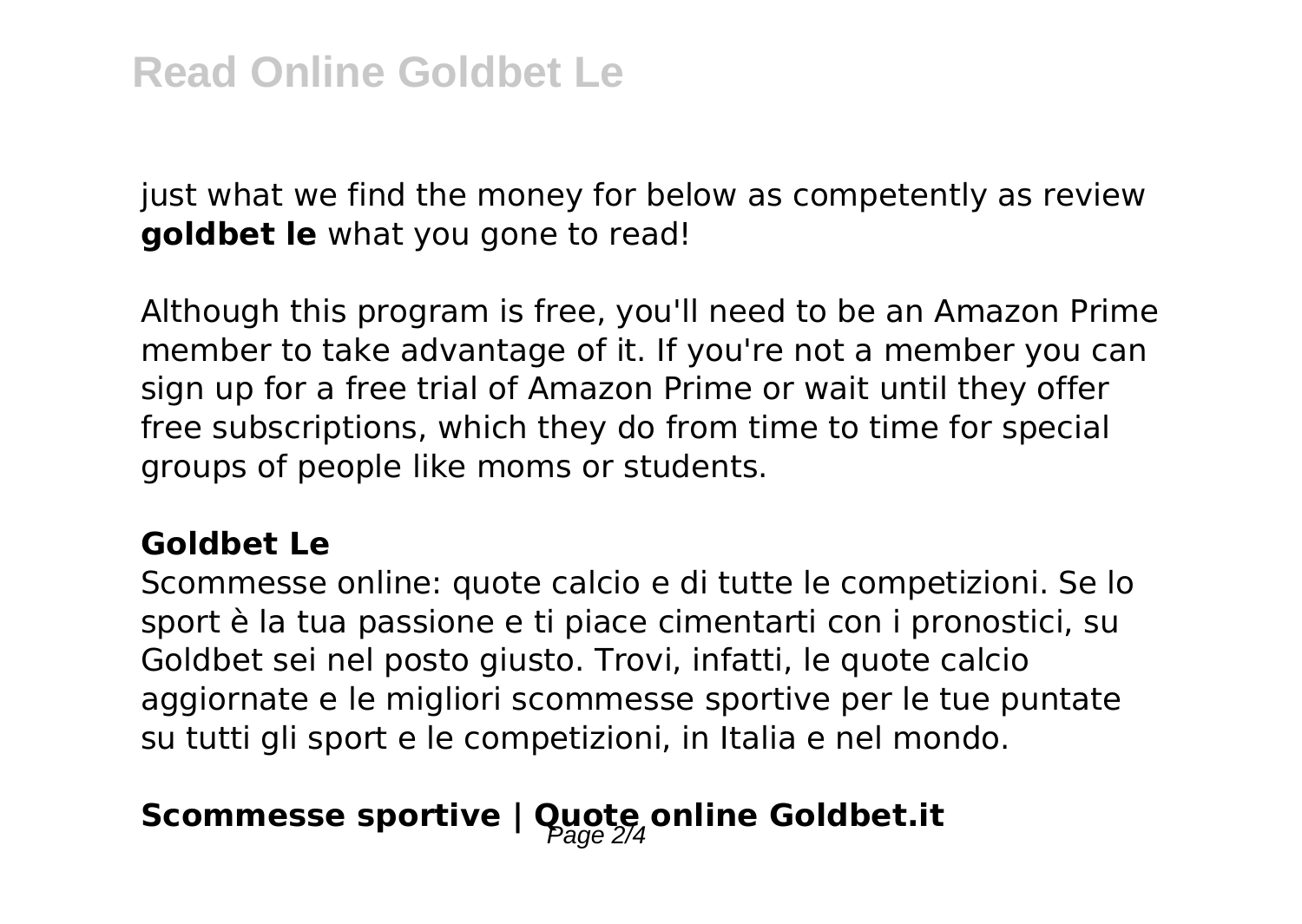Scommesse online: quote calcio e di tutte le competizioni. Se lo sport è la tua passione e ti piace cimentarti con i pronostici, su Goldbet sei nel posto giusto. Trovi, infatti, le quote calcio aggiornate e le migliori scommesse sportive per le tue puntate su tutti gli sport e le competizioni, in Italia e nel mondo.

#### **Scommesse sportive | Quote online Goldbet.it**

Le gain maximal est 120.000 dinars dans un mois , voir termes et conditions.

### **Goldbet365**

Goldbet S.p.A. - con sede in Roma, Via degli Aldobrandeschi, 300 - 00163. GRUPPO IVA 15432831004, Codice fiscale 09255551005. Con il tuo consenso il sito potrebbe utilizzare cookie di profilazione al fine di proporti contenuti in linea con le tue preferenze.